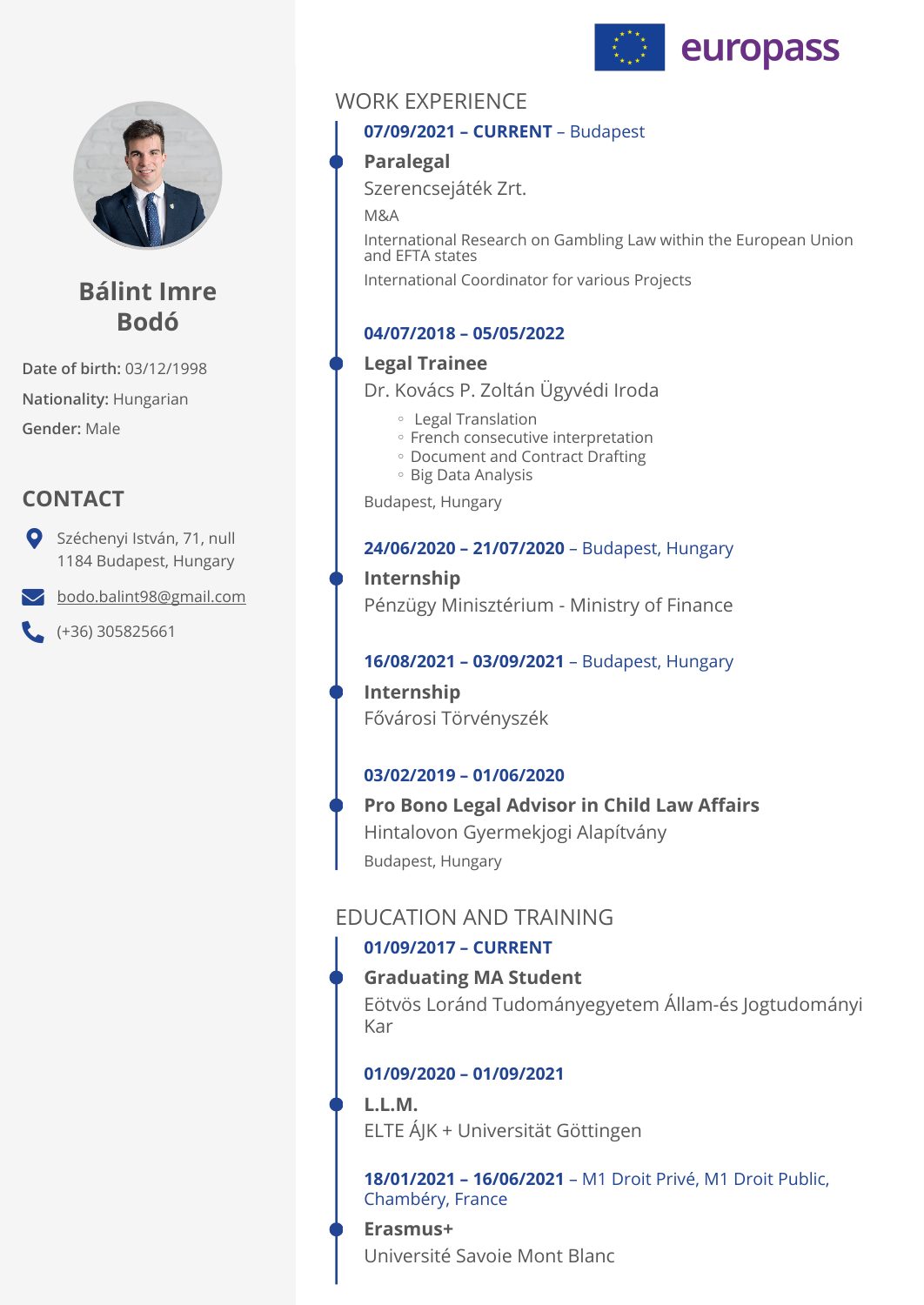#### **06/03/2021 – 08/03/2021**

#### **Mediation COurs**

EL§A Hungary + Középeurópai Mediációs Intézet

#### **2012 – 20/06/2017**

**Secondary School Education**  Karinthy Frigyes Kéttannyelvű Gimnázium

## LANGUAGE SKILLS

**MOTHER TONGUE(S):** Hungarian

**OTHER LANGUAGE(S):** Hungarian Sign Language

#### **German**

| <b>Listening</b><br>C <sub>2</sub> | <b>Reading</b><br>C <sub>2</sub> | Spoken<br>production<br>C2             | Spoken<br>interaction<br>C2 | <b>Writing</b><br>C <sub>2</sub> |
|------------------------------------|----------------------------------|----------------------------------------|-----------------------------|----------------------------------|
| <b>English</b>                     |                                  |                                        |                             |                                  |
| <b>Listening</b><br>C2             | <b>Reading</b><br>C <sub>2</sub> | Spoken<br>production<br>C <sub>1</sub> | Spoken<br>interaction<br>C2 | <b>Writing</b><br>C1             |
| French                             |                                  |                                        |                             |                                  |
| <b>Listening</b><br>C <sub>1</sub> | <b>Reading</b><br>C <sub>1</sub> | Spoken<br>production<br>C <sub>1</sub> | Spoken<br>interaction<br>C1 | <b>Writing</b><br>B2             |

## DIGITAL SKILLS

Word Excel felhasznli szint ismerete / Facebook hasznlata ismerete / Klnbz kzssgi hlzati platformok kezelse (Facebook YouTube) / szvegszerkeszts tblzat kezels s online ismeretek / Google Drive / Instagram / MS Office halad szint ismerete (Word PowerPoint Excel)

DRIVING LICENCE



**Driving Licence:** AM **Driving Licence:** B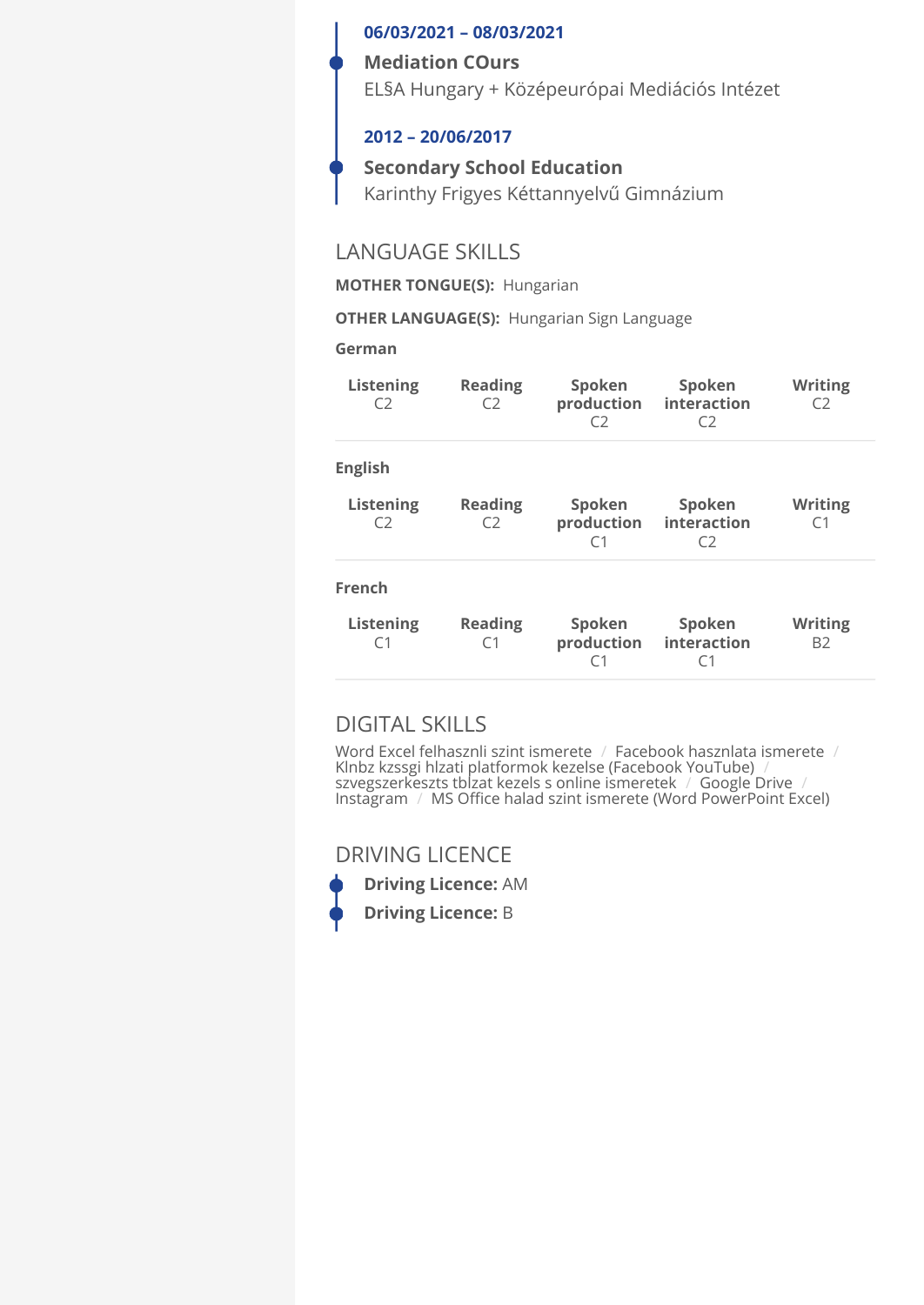## **PROJECTS**

## **CURRENT**

## **Research and Publications**

- 1. International Criminal Law and Cybersecurity (2022)
- . " Jó Kormányzás és tényalapú migrációs politikák" c. kutatási 2. projekt - Magyarország a migrációs áramlásokban - Brexit és a UK Egészségügy rész, NKE Könyvrészlet - "Migration and Good State - Brexit"
- 3. International Legal Research Group on Internet Cenzorship (2020) - Hungarian Coordinator
- 4. International Legal Research Group on Human Rights and Technology (2021) - Main Researcher from Hungary
- Balkan Law Review on Water Law (2020) 5.
- 6. COVID-19 és az Onkormányzatok (2020) Covid and Municipalities
- 7. Osszehasonlító Közigazgatási Agglomerációs Kutatás -Comparative Legal Research on Metropolitan Agglomerations still ongoing

First publication of a segment: István Hoffman, János Fazekas, András Bencsik, Bálint Imre Bodó, Kata Budai, Tamás Dancs, Borbála Dombrovszky, Péter Ferge, Gergely Kári, Domokos Lukács, Marcell Kárász, Lili Gönczi, Zsolt Renátó Vasas, Kristóf Balázs Cseh, Dorottya Papp, Csaba Molnár: Comparative research on the metropolitan administration and service in Porto - Studia Iuridica Lublinensia 29 (3) (2020)

Research Counsil:

1.Kartell Bűncselekmények Kutatás - Kriminológiai Tanszék ELTE - Közreműködő - 2019 - International Cartel Crimes

2.Covid és a Belső Piac - kutató - Covid and the Internal Market

3.Az Európai Alapjogi Charta 47. cikkének magyar bírósági gyakorlata - The European Charter on Human Rights Art. 47. with Dr. Mónika Papp

## ORGANISATIONAL SKILLS

#### **Organisational skills**

- Secretary General of ELSA Hungary 2020-2022
- -2021 ELSA Essay Competition President of the Jury

#### **- 2019 Financial Law Competition Main Organisor, 2020, 2021 Co-Main Organisor**

- 2018, 2019, 2020, 2021 Alternative Dispute Resolution Competition Jury Member

- Community Leader at Regnum Marianum for 7 years already

## COMMUNICATION AND INTERPERSONAL SKILLS

## **Communication**

- 3 Years in Swiss Confederation as a Student good 1. communication with all nationalities
- 2. European Law Student's Association Hungary Secretary General - Team Leadership Skills
- 3. Erasmus in France Chambéry Organisor of Tour de Monde au Manage - 15 Countries Introduce themselves to Primary School Children